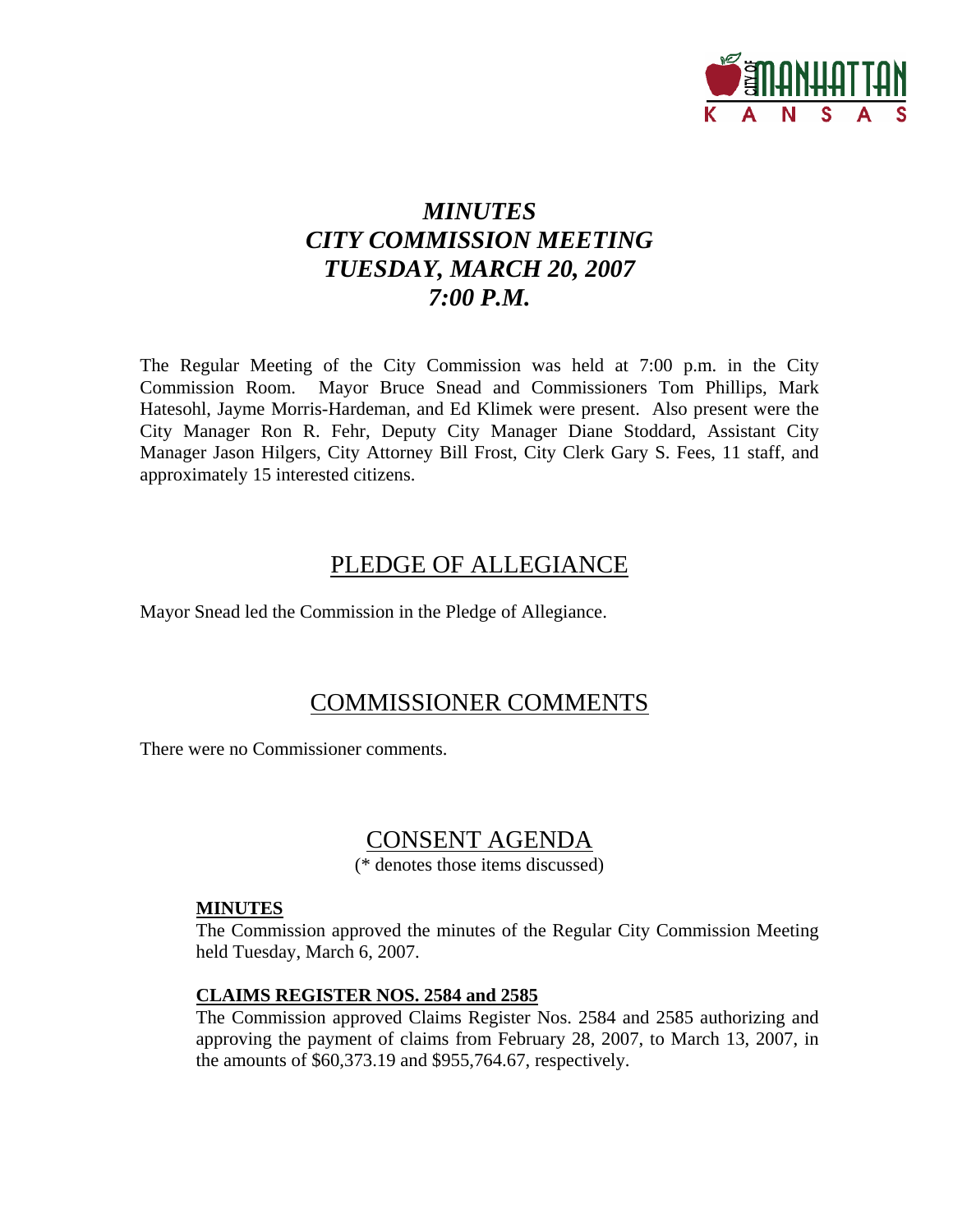**Minutes** City Commission Meeting March 20, 2007 Page 2

## CONSENT AGENDA (*CONTINUED*)

### **ORDINANCE NO. 6613 – INDUSTRIAL REVENUE BONDS – FARRAR CORPORATION**

The Commission approved Ordinance No. 6613 authorizing the issuance of up to \$3.01 million in Industrial Revenue Bonds for Farrar Corporation for the purpose of expanding and equipping an expansion to an existing manufacturing facility and authorizing a tax abatement on the expansion.

### **RESOLUTION NO. 032007-A – CEDAR GLEN ADDITION – STREET IMPROVEMENTS (ST0618)**

The Commission found the revised petition sufficient and approved Resolution No. 032007-A rescinding Resolution No. 090506-A, finding the project advisable, and authorizing construction for the Cedar Glen Addition Street Improvements (ST0618).

### **RESOLUTION NO. 032007-B – CEDAR GLEN ADDITION – STORM SEWER IMPROVEMENTS (SM0602)**

The Commission found the revised petition sufficient and approved Resolution No. 032007-B rescinding Resolution No. 090506-B, finding the project advisable, and authorizing construction for the Cedar Glen Addition Storm Sewer Improvements (SM0602).

### **RESOLUTION NO. 032007-C – CEDAR GLEN ADDITION –WATER IMPROVEMENTS (WA0617)**

The Commission found the revised petition sufficient and approved Resolution No. 032007-C rescinding Resolution No. 090506-C, finding the project advisable, and authorizing construction for the Cedar Glen Addition Water Improvements (WA0617).

### **RESOLUTION NO. 032007-D – CEDAR GLEN ADDITION – SANITARY SEWER IMPROVEMENTS (SS0615)**

The Commission found the revised petition sufficient and approved Resolution No. 032007-D rescinding Resolution No. 090506-D, finding the project advisable, and authorizing construction for the Cedar Glen Addition Water Improvements (WA0615).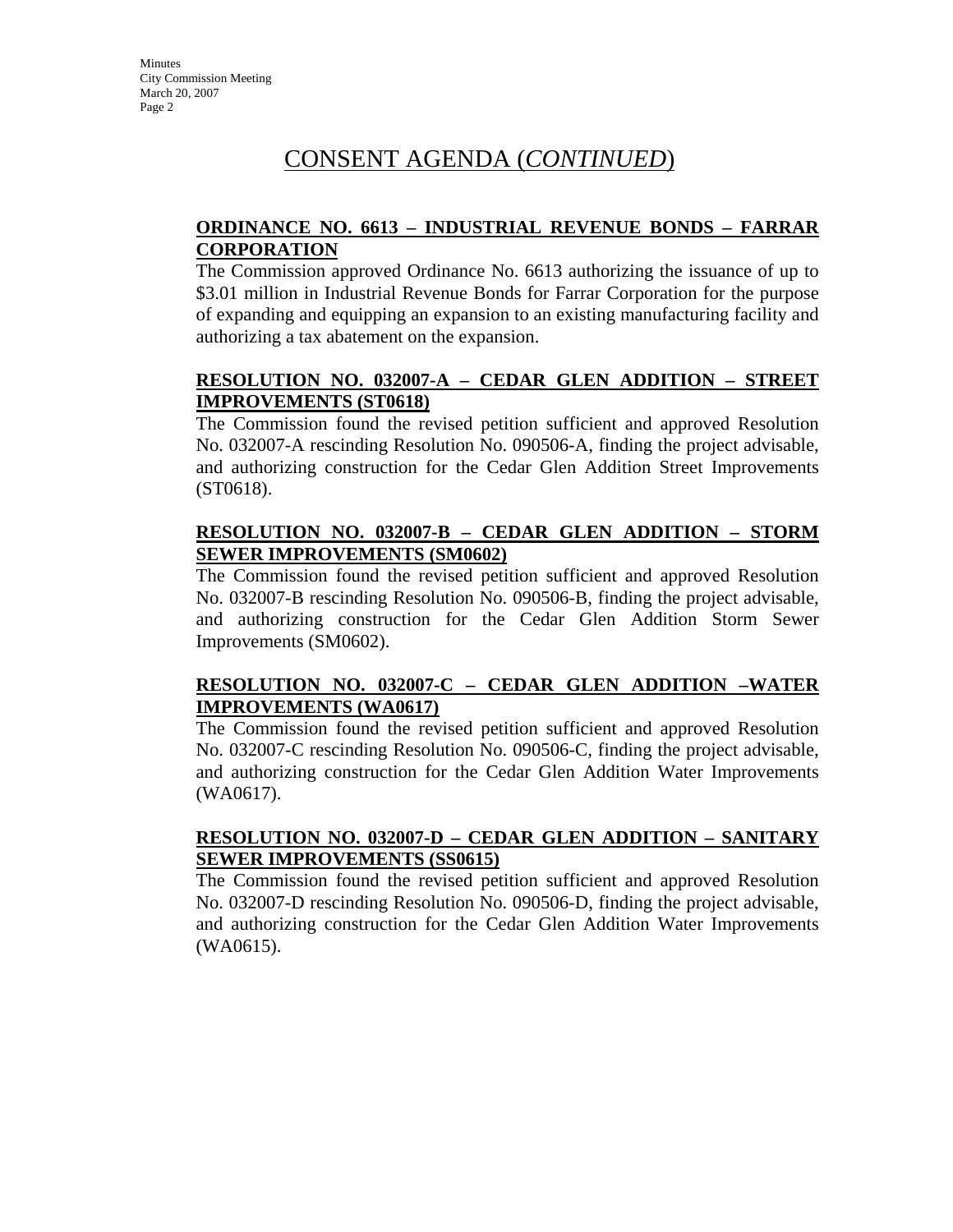**Minutes** City Commission Meeting March 20, 2007 Page 3

## CONSENT AGENDA (*CONTINUED*)

### **AWARD CONTRACT – CEDAR GLEN ADDITION – WATER IMPROVEMENTS (WA0617)**

The Commission accepted the Engineer's Estimates in the amount of \$151,623.29 and awarded a construction contract in the amount of \$114,731.00 to the low bidder, Walters-Morgan Construction, Inc., of Manhattan, Kansas, for Cedar Glen Addition Water Improvements (WA0617).

### **REJECT BIDS – CEDAR GLEN ADDITION – SANITARY SEWER (SS0615) AND STORM SEWER (SM0602) IMPROVEMENTS**

The Commission accepted the Engineer's Estimates in the amounts of \$196,831.50 for sanitary sewer improvements and \$642,005.10 for storm sewer improvements, and rejected all bids for Cedar Glen Addition Sanitary Sewer (SS0615) and Storm Sewer (SM0602) Improvements.

### **AWARD CONTRACT – 4TH STREET – SANITARY SEWER IMPROVEMENTS (SS0625)**

The Commission accepted the Engineer's Estimate in the amount of \$799,235.00; awarded a contract in the amount of \$759,526.00 to Meadows Construction, Inc., of Tonganoxie, Kansas; and approved Resolution No. 032007-F authorizing temporary notes to finance the  $4<sup>th</sup>$  Street Sanitary Sewer Improvements (SS0625).

### **AWARD CONTRACT – 15TH STREET AND FORT RILEY BOULEVARD INTERSECTION (ST0602)**

The Commission authorized the Mayor and City Clerk to execute the Construction Engineering Agreement with Kansas Department of Transportation (KDOT); authorized the Mayor and City Clerk to approve the award of a contract for improvements at the intersection; and approved Resolution No. 032007-G authorizing construction and financing for the  $15<sup>th</sup>$  Street and Fort Riley Boulevard Intersection Project (ST0602).

**\* CONTRACT – INSTALL – GRIFFITH PARK LIGHTING PROJECT 2**

Frank Gibbs, Park Planner, answered questions from the Commission regarding the Griffith Park Lighting Project.

The Commission approved the Engineer's Estimate in the amount of \$74,000.00 and authorized the Mayor and City Clerk to execute a contract in the amount of \$25,220.00 with Schmidtlein Electric, of Topeka, Kansas, for installation of Griffith Park Lighting Project 2.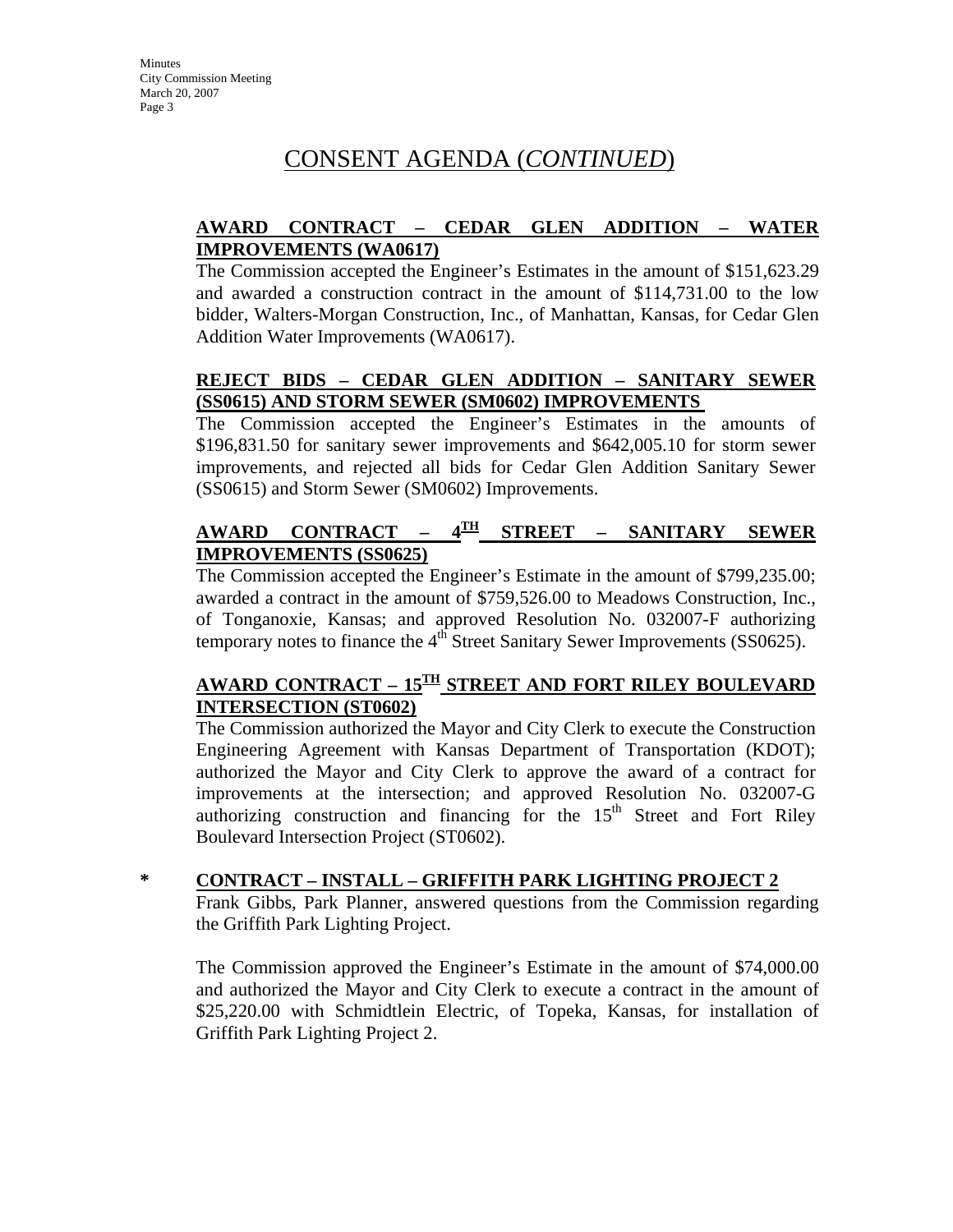## CONSENT AGENDA (*CONTINUED*)

### **RESOLUTION NO. 032007-H – GRIFFITH PARK LIGHTING PROJECT – TEMPORARY NOTE**

The Commission approved Resolution No. 032007- H authorizing the issuance of temporary notes to finance Griffith Park Lighting Project.

### **CHANGE ORDER NO. 7-FINAL – NISTAC INCUBATOR FACILITY (SP0406)**

The Commission approved Change Order No. 7 Final for the NISTAC Incubator Facility (SP0406), resulting in a net increase in the amount of \$32,121.00 (+ .755%) to the contract with Cheney Construction, Inc., of Manhattan, Kansas.

### **AGREEMENT – DOWNTOWN FARMER'S MARKET OF MANHATTAN, INC.**

The Commission authorized the Mayor and City Clerk to execute an agreement with the Downtown Farmer's Market of Manhattan, Inc., for the use of the City's public parking lot at the corner of  $5<sup>th</sup>$  Street and Humboldt Street.

After discussion, Commissioner Hatesohl moved to approve the consent agenda. Commissioner Phillips seconded the motion. On a roll call vote, motion carried 5-0.

## GENERAL AGENDA

### **FIRST READING – AMEND - KEEPING AND HARBORING OF DANGEROUS DOGS AND DEFINING AGGRESSIVE DOGS AT-LARGE**

Katharine Jackson, Assistant City Attorney, presented the item and answered questions from the Commission.

Brian Williams, Management Intern, provided additional information on obtaining liability insurance for those found to be a keeper or harborer of a dangerous dog.

Marge Davidson, Manhattan resident, informed the Commission that she was a cat owner and has been threatened by a small Jack Russell Terrier dog, and that some of the nicest dogs she's encountered have been Rottweiler's and Pit Bull's.

Katharine Jackson, Assistant City Attorney, answered questions from the Commission regarding definitions and examples of breeds cited in the proposed ordinance.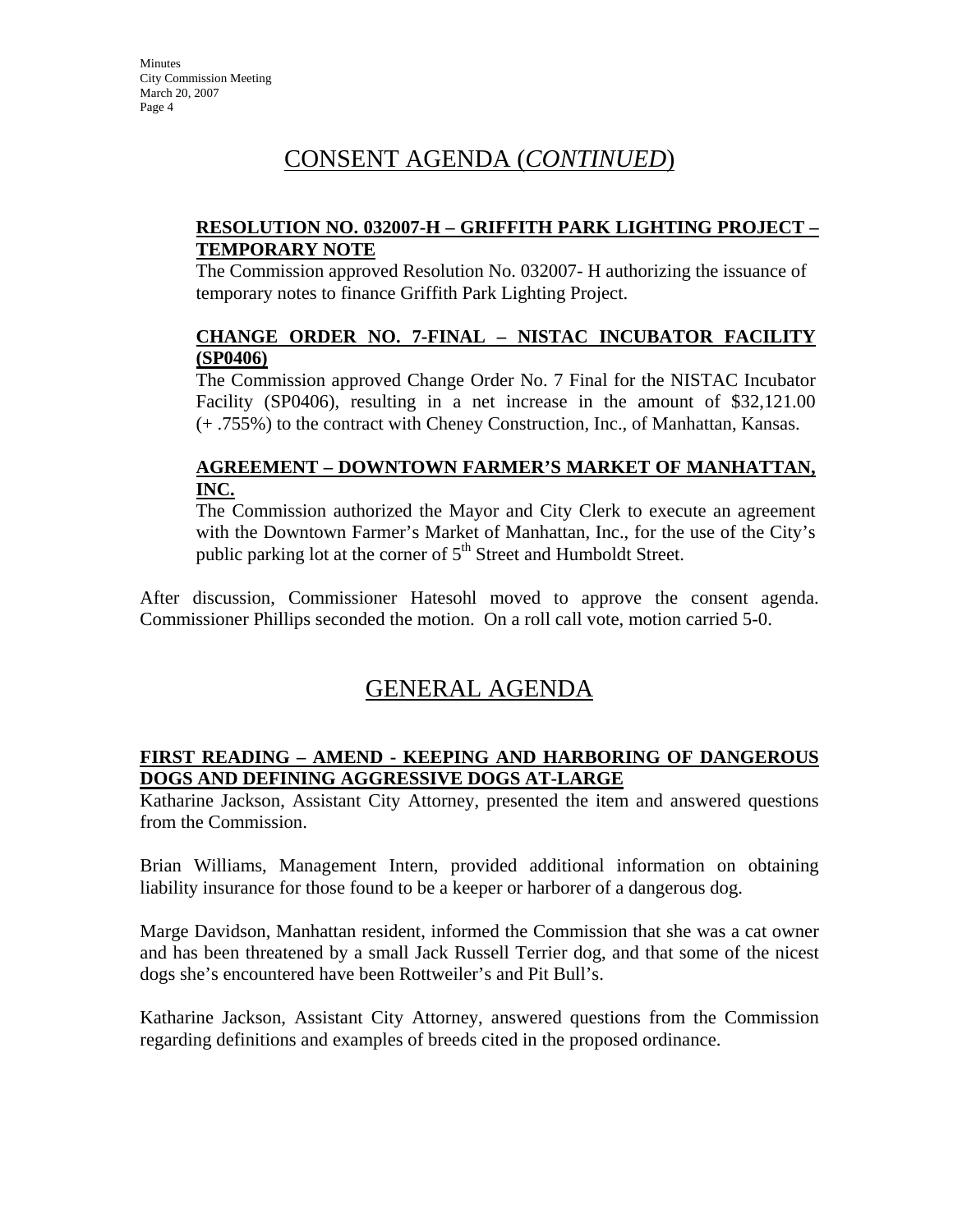## GENERAL AGENDA *(CONTINUED)*

### **FIRST READING – AMEND - KEEPING AND HARBORING OF DANGEROUS DOGS AND DEFINING AGGRESSIVE DOGS AT-LARGE** *(CONTINUED)*

After discussion, Commissioner Hatesohl moved to approve first reading of an ordinance amending Section 6-25 of the Code of Ordinances relating to the keeping and harboring of dangerous dogs within the City of Manhattan, and adding new Section 6-30 to the Code of Ordinances, defining aggressive dogs at-large and providing penalties therefore. Commissioner Morris-Hardeman seconded the motion. On a roll call vote, motion carried 5-0.

#### **RESOLUTION NO. 032007-E - CONDEMNATION OF PROPERTY AND EASEMENTS - PUBLIC WATER SUPPLY WELLS FOR THE WATER TREATMENT PLANT AND WELLFIELD IMPROVEMENT PROJECT (WA620P)**

Katharine Jackson, Assistant City Attorney, presented the item and answered questions from the Commission.

Jerry McIntyre, Deputy Director of Public Works – Utilities, provided additional information about the project and answered questions from the Commission.

Katharine Jackson, Assistant City Attorney, provided the Commission with a map of the property for the proposed city wells and explained the process to ensure that the City has the land to accommodate the water plant capacity expansion.

Jerry McIntyre, Deputy Director of Public Works – Utilities, answered questions from the Commission regarding the design and timeframe of the project.

Commissioner Klimek wanted to see the project proceed with negotiations occurring to reach mutual satisfaction of both parties.

Ron Fehr, City Manager, informed the Commission that the proposed resolution is the first step in the process and will continue to work with the property owner.

Bill Frost, City Attorney, provided clarification on the resolution and stated that a survey and test wells will need to be done before we can proceed.

Jerry McIntyre, Deputy Director of Public Works – Utilities, answered additional questions from the Commission and stated that the City doesn't want farming activities too close to the wells because of potential contamination.